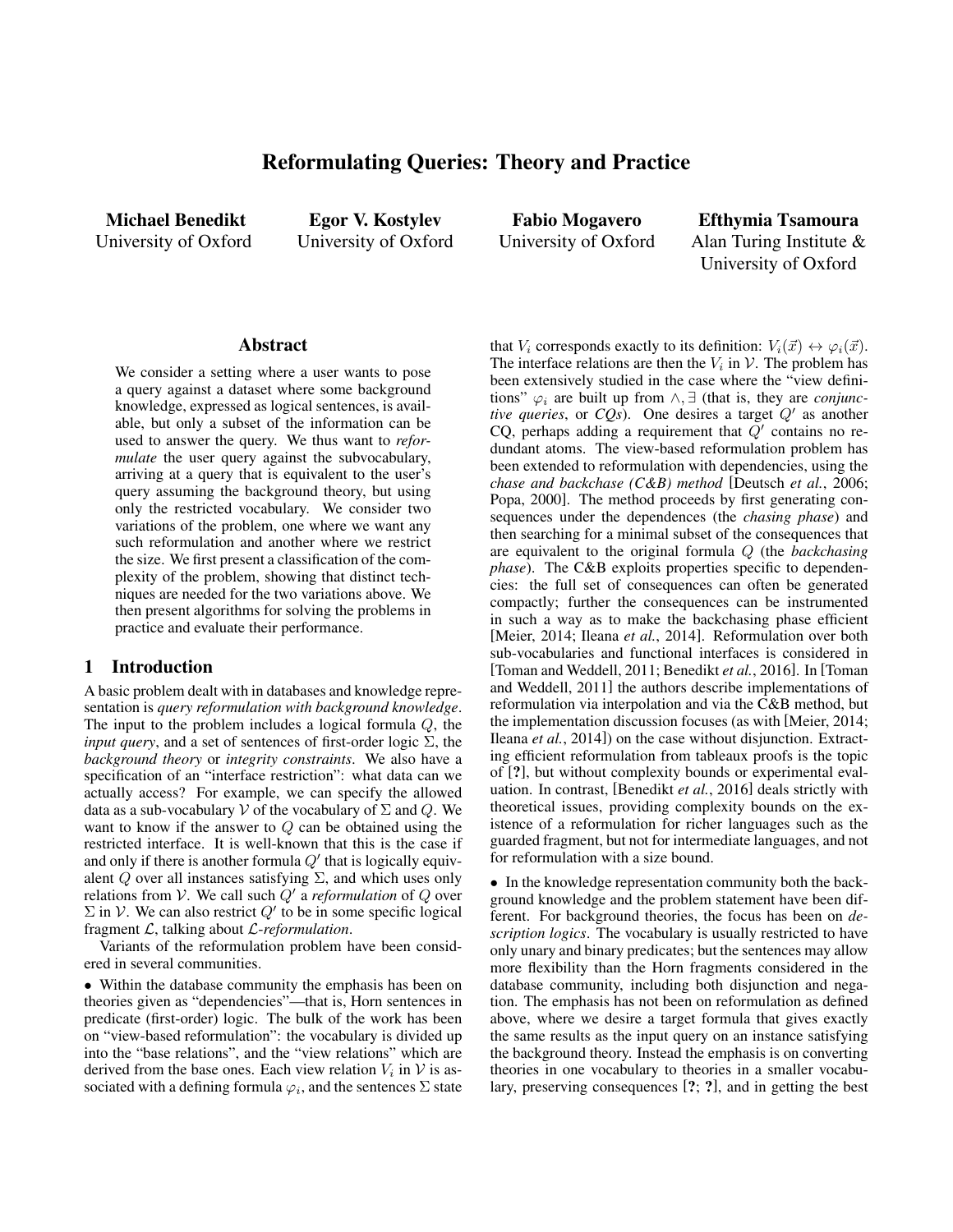upper approximation of a formula that uses a given vocabulary [Lang *et al.*, 2003; Lutz and Wolter, 2011; Koopmann and Nikitina, 2017; Konev *et al.*, 2009; Lutz *et al.*, 2012; Nikitina and Rudolph, 2014].

In this paper our input will be a theory representing background knowledge and a conjunctive query (CQ). We look for a formula that is *exactly* equivalent relative to the background theory, as in the database work above. Thus the tools will be quite different from works considering the "best approximation" of a theory as in [Lutz and Wolter, 2011; Koopmann and Nikitina, 2017; Lutz and Wolter, 2011; Konev *et al.*, 2009; Lutz et al., 2012; Nikitina and Rudolph, 2014]. However, unlike work in the database community, we consider theories that allow disjunction and negation; this is motivated by the usefulness of these operators in modelling the relationship of local and global schemas (e.g. in "global-as-view mappings") within data integration. We distinguish the problem of determining if *some* reformulation exists from the problem of finding one that is within a certain *size bound*; the latter problem has not been studied even in the view-based case. Both problems can be attacked by a reduction to entailment. For finding some reformulation there is a reduction using interpolation in theorem proving, dating back to the birth of interpolation [Craig, 1957b]. For size-bounded reformulation one can use a "guess-and-check" method that is analogous to the C&B, but accommodating disjunction and negation in the theories. Surprisingly, we give lower bounds showing that both these approaches provide optimal complexity for their respective problems, showing this over a range of logics and targets for reformulation.

After completing an examination of the computational complexity of reformulation in Section 3, we turn to practice in Section 4. We discuss several ways of implementing the approaches of Section 3, focusing on an approach using a new variant of Huang's interpolation algorithm for resolution [Huang, 1995]. We perform an extensive experimental comparison of the "optimized Huang" approach on top of an existing theorem prover with several alternatives, including both an extension of C&B to disjunction (based on [Deutsch *et al.*, 2008]) and an approach using an interpolation algorithm that is integrated with a theorem prover. *Our work is the first look at query reformulation over a sub-vocabulary for logics that include disjunction in arbitrary arity, either either from the point of view of complexity or experimental evaluation.*

Organization. Section 3 studies the complexity of reformulation, considering both propositional and predicate logic theories. Section 4 turns to reformulation in practice, outlining our implementation strategy, experimental testbed, and experimental results. Conclusions are in Section 5.

# 2 Reformulation problems

Given a fragment of first-order logic L, called *target* fragment, a Boolean conjunctive query (CQ) Q, the *input query*, a finite set Σ of first-order sentences, *the background theory*, and a sub-vocabulary V of the vocabulary of Q and  $\Sigma$ , an  $\mathcal{L}$ *reformulation* of Q over  $\Sigma$  in V is a sentence in  $\mathcal L$  over V that is logically equivalent  $Q$  over all instances satisfying  $\Sigma$ .

The first, most basic problem we consider is the *reformulation existence problem* for a target fragment L, denoted  $\exists$ REF<sub>L</sub>(Q,  $\Sigma$ , V), which is true for an input query Q, background theory  $\Sigma$ , and sub-vocabulary  $V$  if and only if there exists an  $\mathcal L$ -reformulation of  $Q$  over  $\Sigma$  in  $\mathcal V$ .

The *size-restricted reformulation problem* for a target fragment  $\mathcal{L}$ , REF $\leq^{\leq}(Q, \Sigma, \mathcal{V}, k)$ , has an additional integer argument k, written in unary; it is true whenever there is a  $\mathcal{L}$ reformulation of Q over  $\Sigma$  in V of size at most k, where the *size* is the length of a binary representation.

We consider several variants of these two problems, which are parametrised along the following dimensions.

First, besides arbitrary vocabularies, we consider vocabularies with bounded arity and propositional vocabularies that is, the setting when all relations are nullary. Second, target fragment  $\mathcal L$  can be one of the following: (Boolean) *conjunctive queries* CQ—that is, existentially quantified conjunctions of atoms (i.e., propositions in the propositional setting), unions of conjunctive queries UCQ—that is, disjunctions of Boolean CQs, positive existentially quantified sentences POS, and all (first-order or propositional) sentences ALL. Note that in the propositional case quantification is irrelevant. For ∃REF there is no difference between POS and UCQ, because these have the same expressiveness; we thus talk of *monotone reformulation* in both cases.

Finally, our basic language for Σ is the language of *tuple generating dependencies* (*TGDs*)—that is, (implicitly universally quantified) sentences of the form  $\bigwedge_i R_i(\vec{x}) \rightarrow$  $\exists \vec{y} S(\vec{x}, \vec{y})$ . Most reasoning problems concerning arbitrary TGDs are undecidable, so in the general setting we consider the following two restrictions: *full* TGDs—that is TGDs without existentially quantified variables  $\vec{y}$  on the right, and *weakly-acyclic* (sets of) TGDs—that is, TGDs such that none of them can fire unboundedly often (see [Fagin *et al.*, 2005] for a precise definition). Besides this, we also investigate the theories consisting of *full disjunctive TGDs*—that is, sentences of the form  $\bigwedge_i R_i(\vec{x}) \rightarrow \bigvee_j S_j(\vec{x})$ . These sentences arise naturally in data integration, both to model bidirectional relationships between a local and global schema and to capture datatype restrictions. Note that although the syntax of full disjunctive TGDs matches disjunctive Datalog [Eiter *et al.*, 1997], the semantics is classical entailment, different from the one in [Eiter *et al.*, 1997]. In the propositional setting, (full) TGDs are just Horn formulas; hence, we also refer to full disjunctive TGDs as *disjunctive Horn* formulas. Finally, in this setting we also consider the general case where Σ ranges over all sets of propositional formulas.

# 3 Complexity of reformulation

We now investigate the reformulation problems in theory. All upper bounds follow from reduction to entailment for the theory in question. The lower bounds require more effort.

# 3.1 Complexity of ∃REF

The fact that the ∃REF problem for both general reformulation and monotone reformulation can be reduced to entailments from interpolation, dates back to work of Craig [Craig,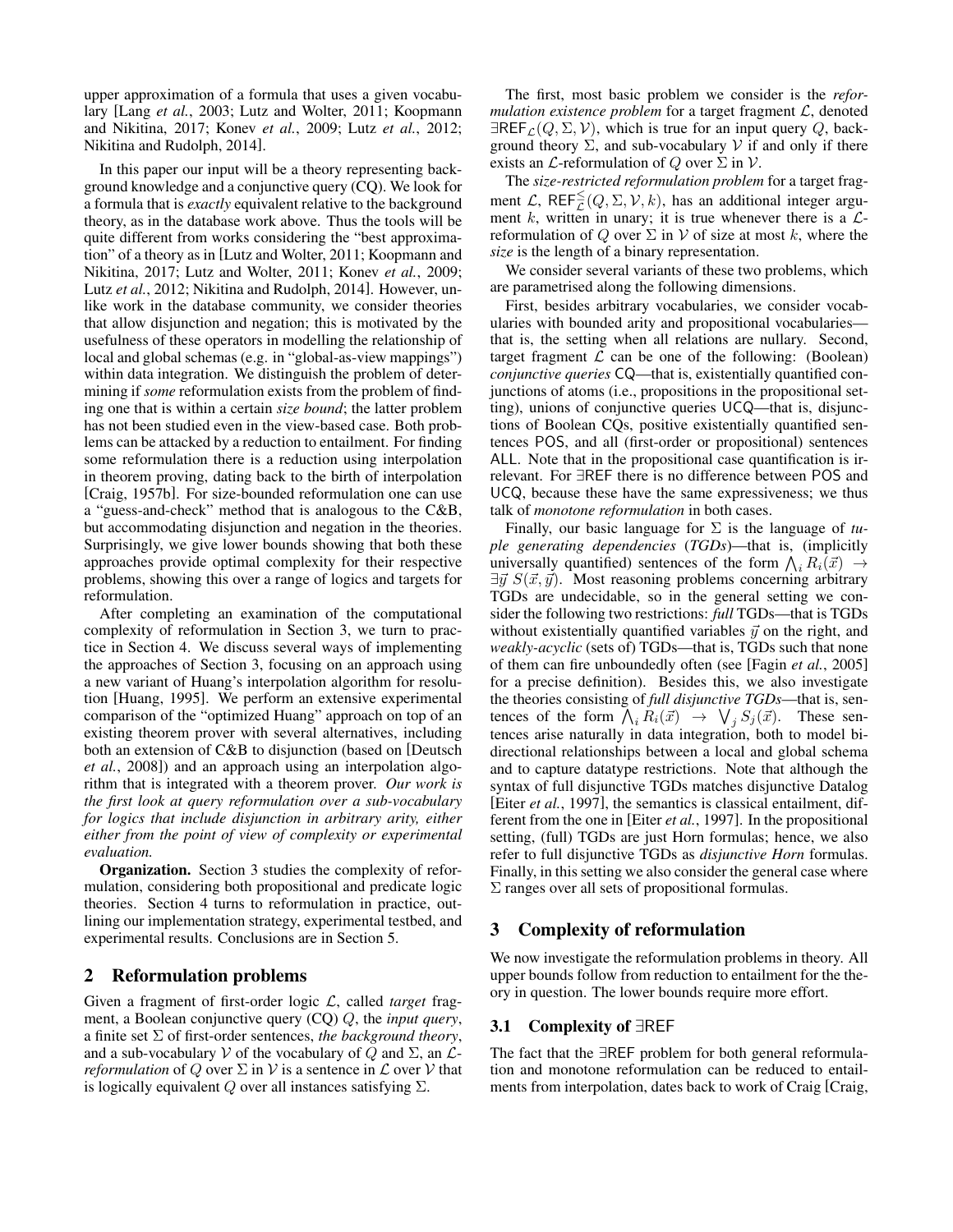| background      | vocabulary                  |                            |       |  |
|-----------------|-----------------------------|----------------------------|-------|--|
| theory          | any                         | fixed arity                | prop. |  |
| full TGDs       | <b>EXPTIME</b>              | NP                         | Р     |  |
| w.-a. TGDs      | 2EXPTIME                    | 2EXPTIME                   | P     |  |
| full disj. TGDs | CONEXPTIME /<br>undecidable | $\Pi^p_2$ /<br>undecidable | CONP  |  |
| prop. sentences |                             |                            | CONP  |  |

Table 1: Summary of results for ∃REF: all bounds are tight and all hold for any target fragment  $\mathcal L$  among ALL, POS, UCQ and CQ, except those with '/' in which case the second bound is for CQ and the first is for the others.

1957b]. For any formula  $\varphi$ , let  $\varphi'$  be formed by replacing any relation  $R$  by a fresh copy  $R'$ . Then, given a vocabulary V, let ForwA $x_v = \bigwedge_{R \in \mathcal{V}} \forall \vec{x} R(\vec{x}) \rightarrow R'(\vec{x})$  and BackAx $\psi = \bigwedge_{R \in \mathcal{V}} \forall \vec{x} \, R'(\vec{x}) \rightarrow R(\vec{x})$ . From [Craig, 1957b] and [Lyndon, 1959] we have the following proposition.

Proposition 1. *Given an input query* Q*, theory* Σ *and subvocabulary*  $V$ ,  $\exists$ REF<sub>ALL</sub> $(Q, \Sigma, V)$  *is true if and only if*  $\Sigma \wedge$  $Q \wedge \text{Forward}_\mathcal{V} \wedge \text{Back}$  $\overline{A}_{\mathcal{V}} \wedge \Sigma' \wedge \neg Q'$  *is not satisfiable*;  $\exists$ REF<sub>POS</sub>( $Q, \Sigma, V$ ) *is true if and only if*  $\Sigma \wedge Q \wedge$  ForwAx<sub>V</sub>  $\wedge$  $\Sigma' \wedge \neg Q'$  is not satisfiable.

In these works it is also shown that reformulations can be read off from a proof of unsatisfiability in a suitable proof system, using an interpolation algorithm. We discuss this further in Section 4. For now we note that this immediately provides upper bounds when  $\Sigma$  is restricted to range over theories with decidable entailment. For example, in the propositional setting the following bounds for general and monotone reformulations follow from the same bounds for entailment.

Corollary 1. *In the propositional setting, problems*  $\exists$ REF<sub>ALL</sub> $(Q, \Sigma, V)$  *and*  $\exists$ REF<sub>POS</sub> $(Q, \Sigma, V)$  *are in* CONP *as* Σ *ranges over either all (propositional) or disjunctive Horn formulas. They are in* P *as* Σ *ranges over Horn formulas.*

The same approach can be applied to first-order predicate logic. For full TGDs, it is well-known that entailment is in EXPTIME, and becomes NP if we fix the arity of the vocabulary. If we consider weakly-acyclic TGDs, then entailment is 2EXPTIME-complete [Cal`ı *et al.*, 2010], no matter whether the arity is bounded or not. For full disjunctive TGDs, we make use of the following folklore fact: entailment problem for full disjunctive TGDs is CONEXPTIME-complete; it is  $\Pi_2^p$ -complete when the arity of the vocabulary is bounded.

Thus, Craig's reduction above gives the following bounds.

**Corollary 2.** *Problems*  $\exists \text{REF}_{ALL}(Q, \Sigma, V)$  *and*  $\exists$ REF<sub>POS</sub> $(Q, \Sigma, V)$  are in EXPTIME and in NP for bounded *arity as* Σ *ranges over full TGDs. They are in* 2EXPTIME *for weakly-acyclic TGDs.* They are CONEXPTIME and in  $\Pi_2^p$ *for bounded arity for full disjunctive TGDs.*

Craig's reduction does not provide any information about reformulating when the target does not allow for disjunction—that is, when  $\mathcal L$  is CQ. However, in the propositional setting, there is a simpler reduction of  $\exists$ REF<sub>CQ</sub> to en-

| background      | vocabulary        |              |              |
|-----------------|-------------------|--------------|--------------|
| theory          | any               | fixed arity  | prop.        |
| full TGDs       | <b>EXPTIME</b>    | NP           | NP           |
| w.-a. TGDs      | 2EXPTIME          | 2EXPTIME     | <b>NP</b>    |
| full disj. TGDs | <b>CONEXPTIME</b> | $\Sigma^p_3$ | $\Sigma_2^p$ |
| prop. sentences |                   |              |              |

Table 2: Summary of results for  $REF^{\leq}$ : all bounds are tight and all hold for any target fragment  $\mathcal L$  among ALL, POS, UCQ and CQ, except  $\Sigma_3^p$ , which is tight for POS, UCQ and CQ, but only known to be an upper bound for ALL.

tailment: letting  $S$  be the propositions in  $V$  that are entailed by  $Q \wedge \Sigma$ ,  $\exists$ REF<sub>CQ</sub> $(Q, \Sigma, V)$  holds exactly if  $S \wedge \Sigma$  entails  $Q$ .

Proposition 2. *The bounds in Corollary 1 hold also for*  $\exists$ REF<sub>CQ</sub> $(Q, \Sigma, V)$ .

In the non-propositional setting, it is known that if a  $CQQ$ has a UCQ-reformulation over TGDs  $\Sigma$  in a sub-vocabulary  $\mathcal V$ then it has a CQ-reformulation as well. Indeed, one disjunct in the UCQ-reformulation must be a CQ-reformulation.

Proposition 3. *The bounds in Corollary 2 on full and weaklyacyclic TGDs hold also for*  $\exists$ REF<sub>CQ</sub> $(Q, \Sigma, V)$ *.* 

For full disjunctive TGDs, disjunction in the target fragment may be essential in the reformulation; thus in this case we cannot make use of either Craig's reduction or a reduction that considers each atom at a time. In fact, we can show the following.

**Theorem 1.**  $\exists$ REF<sub>CQ</sub>( $Q, \Sigma, V$ ) *is undecidable when*  $\Sigma$ *ranges over full disjunctive TGDs even if the arity is bounded.*

The proof is by reduction of the Datalog containment problem. Intuitively, solving ∃REF requires us to be able to decide if a union  $Q$  of CQs is equivalent to a CQ  $Q'$  with respect to a set of full TGDs  $\Sigma$ , and this is the same as checking equivalence of the Datalog programs  $\Sigma \cup \{Q \rightarrow$  Goal} and  $\Sigma \cup \{Q' \rightarrow$  Goal}, for a fresh nullary predicate Goal.

Table 1 summarizes our bounds for ∃REF. The matching lower bounds can be easily shown by a reduction from entailment for the corresponding background theories.

# 3.2 Complexity of REF $\leq$

Problem  $REF^{\leq}$  does not have a similar direct reduction to entailment. However, one can reduce it to *"guessing plus entailment*": the machine first guesses  $Q'$  and then checks if  $Q'$ is a reformulation using an oracle for entailment. For example, from this technique we get the following upper bounds for propositional setting.

Proposition 4. *In the propositional setting, problems*  $\mathsf{REF}_{\mathcal{L}}^{\leq}(Q,\Sigma,\mathcal{V},k)$ *, for*  $\mathcal{L} \in \{\mathsf{ALL},\mathsf{POS},\mathsf{UCQ},\mathsf{CQ}\}$ *, are all*  $\int_{\alpha}^{b}$  *in*  $\Sigma^{p}$  *as*  $\Sigma$  *ranges over either all (propositional) or disjunctive Horn formulas. They are in* NP *for Horn formulas.*

Outside of the propositional setting, the guessing phase is often negligible on top of entailment; the only exception is the case of vocabulary of bounded arity and theories consisting of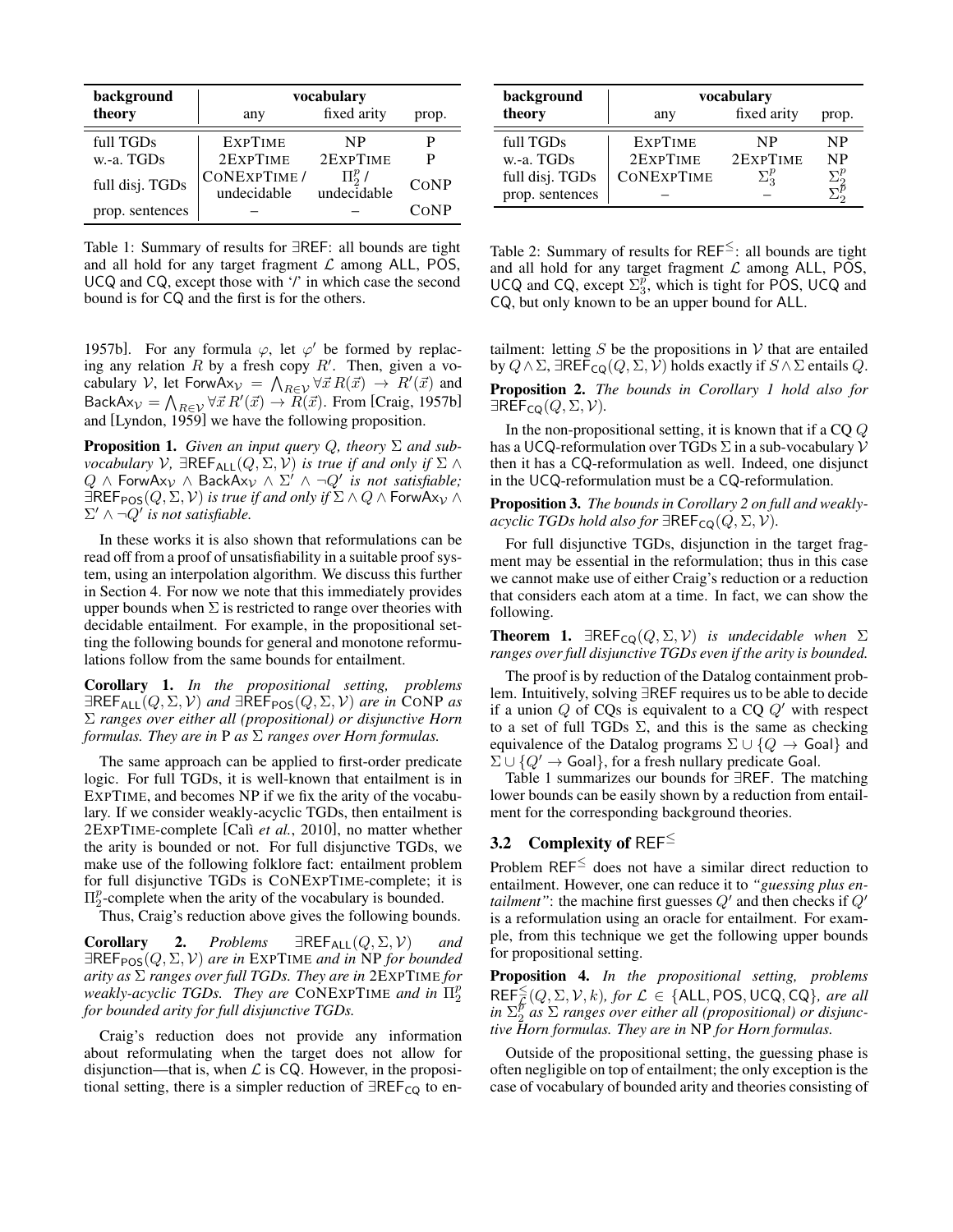full disjunctive TGDs, in which the phase adds a level in the polynomial hierarchy.

**Proposition 5.** *Problems*  $REF_{\mathcal{L}}^{\leq}(Q,\Sigma,\mathcal{V},k)$ *, for*  $\mathcal{L} \in \{ALL,$ POS,UCQ, CQ}*, are in* EXPTIME *and in* NP *for bounded arity as* Σ *ranges over full TGDs. They are in* 2EXPTIME *for weakly-acyclic TGDs. They are* CONEXPTIME *and in* Σ p 3 *for bounded arity for full disjunctive TGDs.*

The upper bounds provided by the guess-and-check technique turn out to be almost always tight, but unlike for ∃REF, this is not obvious for the  $\Sigma_2^p$  bound in Proposition 4 and the  $\Sigma_3^p$  bound in Proposition 5 —that is, when the complexity of  $REF^{\leq}$  differs from the complexity of entailment.

In the propositional setting, for REF $\leqq_{\text{ALL}}(Q, \Sigma, \mathcal{V}, k)$  where  $\Sigma$  ranges over arbitrary propositional formulas, the  $\Sigma_2^p$  lower bound follows from results on minimization of Boolean formulas in [Umans, 2001]. Indeed, using related results [Buchfuhrer and Umans, 2011] one can show hardness for the variant of the problem where we fix the number of alternations of ∨ and ∧. However, the technique of [Buchfuhrer and Umans, 2011] requires formulas with hard satisfiability problems, so it is not applicable when formulas in  $\Sigma$  are not arbitrary and always satisfiable, such as disjunctive Horn formulas. Thus in this case we need a "native" reduction for  $\Sigma_2^p$ -hardness.

**Theorem 2.** In the propositional setting,  $\mathsf{REF}_{\mathcal{L}}^{\leq}(Q, \Sigma, \mathcal{V}, k)$ ,  $f \circ f \in \{POS, UCQ, \overline{CQ}\}, \text{ is } \Sigma_2^p \text{-}hard when \overline{\Sigma} \text{ ranges over}$ *sets of disjunctive Horn formulas.*

*Sketch.* The proof is by reduction of ∃∀3SAT problem. Suppose  $\varphi = \exists \vec{u} \forall \vec{v} \neg \psi$  is formula with  $\vec{u}$  and  $\vec{v}$  tuples of propositional variables, and  $\psi$  a conjunction of clauses  $\ell^1 \vee \ell^2 \vee \ell^3$ with each  $\ell^j$  a variable from  $\vec{u} \cup \vec{v}$  or its negation.

We construct a set of propositional disjunctive Horn formulas  $\Sigma$  and a set of propositional variables V such that  $\varphi$ holds if and only if there exists a positive formula  $Q'$  over  $V$ with  $k = |\vec{u}|$  occurrences of variables such that  $Q'$  is equivalent to a propositional variable Q over  $\Sigma$  (for simplicity, we assume here that the size of  $Q'$  is the number of occurrences). The vocabulary V consists of variables  $TrueX_i$  and  $FalseX_i$ , for each  $u_i$  in  $\vec{u}$ , while  $\Sigma$  guarantees the following:

- 1.  $\dot{Q}$  implies all the variables in  $V$ , so the equivalence of  $\dot{Q}$ and  $\hat{Q}'$  over  $\Sigma$  boils down to the containment of  $Q'$  in Q;
- 2. containment of  $Q'$  in Q over  $\Sigma$  is only possible if  $Q'$  implies either  $TrueX_i$  or  $FalseX_i$  for each  $u_i$ ; since the size of  $Q'$  is bounded by k, it means that  $Q'$  can only be of the  $\mathsf{form}\:\mathsf{AsX}_1 \wedge \cdots \wedge \mathsf{AsX}_k, \mathsf{for}\:\mathsf{AsX}_i \in \{\mathsf{TrueX}_i, \mathsf{FalseX}_i\}$  that is,  $Q'$  corresponds to an assignment of variables  $u_i$ ;
- 3. if a set of propositions and  $\Sigma$  imply TrueX<sub>i</sub> or FalseX<sub>i</sub> for each  $u_i$ , then they imply either  $TrueY_i$  or  $FalseY_i$  for each universally quantified  $v_i$  in  $\vec{v}$ , which corresponds to an assignment of  $\vec{v}$ ;
- 4. if one of the minimal extensions of a set of propositions satisfying Σ ("disjunctive chase models") *falsifies* a clause in  $\psi$  under this encoding, which corresponds to falsifying the whole of  $\psi$ , then this extension implies Q.

These guarantees imply the statement of the theorem.  $\Box$ 

Moving outside of propositional logic, there is a mismatch between the  $\Sigma_3^p$  upper bound from Proposition 4 and  $\Pi_2^p$  lower

bound inherited from the entailment in the case when the arity of the vocabulary is bounded and  $\Sigma$  ranges over full disjunctive TGDs. For positive  $\mathcal{L}$ , we show  $\Sigma_3^p$ -hardness via a direct reduction of the ∃∀∃3SAT problem (and leave the case of ALL open). The reduction uses a similar idea to the  $\Sigma_2^p$ -reduction in the propositional case, but it is more involved: the inner existential quantification is encoded by a homomorphism-existence check from a candidate  $Q'$  to  $\dot{Q}$ .

**Theorem 3.** Problem  $REF_{\mathcal{L}}^{\leq}(Q,\Sigma,\mathcal{V},k)$ , for  $\mathcal{L} \in \{POS,$ UCQ, CQ $\}$ , is  $\Sigma_3^p$ -hard if  $\Sigma$  *ranges over sets of full disjunctive TGDs and the arity is bounded by* 2*.*

Table 2 summarizes our bounds for  $REF^{\leq}$ . The matching lower bounds for the cases not considered in Theorems 2 and 3 can be easily shown by a reduction of entailment for the corresponding background theories.

### 4 Implementing reformulation

In this section, we develop and evaluate three approaches for finding a reformulation. We concentrate on target fragments with disjunction—that is, leaving CQ aside. We start with a description of the approaches in Section 4.1 and then proceed to their evaluation in Section 4.2.

#### 4.1 Reformulation algorithms

Two of our three approaches are based on Proposition 1, reducing reformulation to Craig and Lyndon interpolations.

A *Craig interpolant* for an entailment  $\varphi_1 \models \varphi_2$  of firstorder formulas  $\varphi_1$  and  $\varphi_2$  is a formula  $\psi$  over relations common to  $\varphi_1$  and  $\varphi_2$  such that  $\varphi_1 \models \psi$  and  $\psi \models \varphi_2$ . A *Lyndon interpolant* further has the property that a relation appears positively in  $\psi$  only if it appears positively in both  $\varphi_1$  and  $\varphi_2$ , and similarly for appearing negatively.

It is shown in [Craig, 1957a] that first-order Craig interpolants exist for all first-order entailments, while [Lyndon, 1959] showed the same for Lyndon interpolants. By the argument of [Craig, 1957b], a Craig interpolant for the entailment

$$
BackAx_{\mathcal{V}} \wedge \Sigma \wedge Q \models \mathsf{ForwAx}_{\mathcal{V}} \wedge \Sigma' \to Q',
$$

where BackAx<sub>V</sub>, ForwAx<sub>V</sub>,  $\Sigma'$  and  $Q'$  are as in Section 3.1, can be converted to a reformulation of a CQ Q over a theory  $\Sigma$  in a sub-vocabulary  $V$ ; conversely the entailment is also a necessary condition for such a reformulation to exist. A variation of the argument shows that a Lyndon interpolant for

$$
\Sigma \wedge Q \models \text{Forwardx} \wedge \Sigma' \to Q'
$$

is itself a monotone reformulation of  $Q$ , and the entailment is likewise necessary. Thus reformulation using Craig's technique requires finding proofs witnessing the appropriate entailment, and then applying an interpolation procedure.

We implemented two approaches for finding monotone reformulation following this high-level strategy, both using existing state-of-the-art theorem provers. The first approach is based on an interpolation module native to a prover, which is used as a "black box" to get reformulations. In our implementation we use Vampire, a prover with the most robust built-in support for interpolation [Hoder *et al.*, 2010; 2012]. Unfortunately, it is not clear if these interpolants are Lyndon, so resulting reformulations might not be monotone.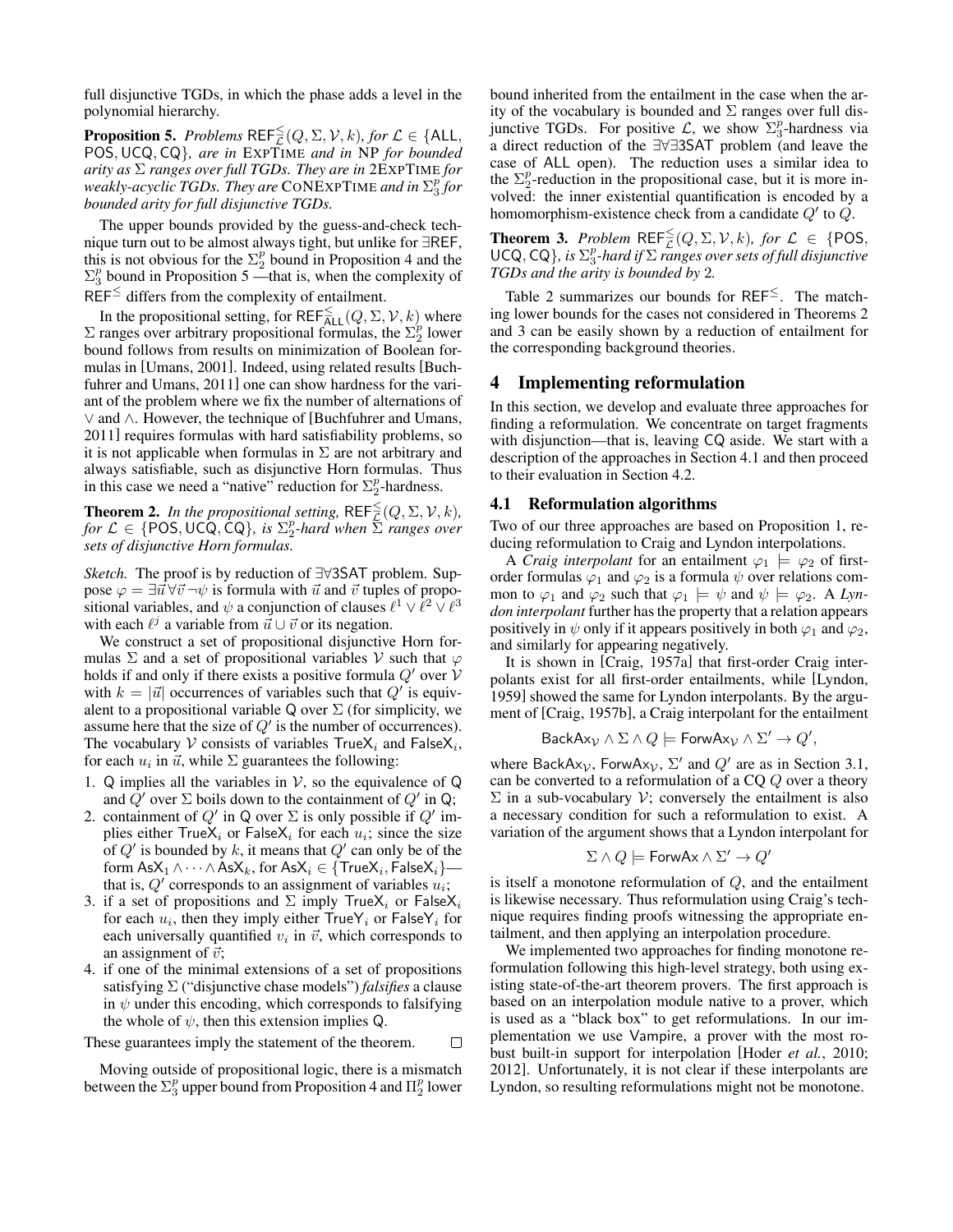

Figure 1: Evaluation of reformulation approaches.

The second approach is based on our own implementation of interpolation, on top of resolution theorem proving. This approach has several variations, as described next.

There exist a number of algorithms that extract an interpolation from a resolution-based proof. They proceed in a topdown manner, creating a "partial interpolant" on each step of resolution, and the complete interpolant is the formula associated with the final contradiction in the resolution proof. The Huang ([Huang, 1995]) and Bonacina-Johansson ([Bonacina and Johansson, 2011]) algorithms are similar; the base cases assign either True or False to input clauses, while the inductive step for resolution may introduce new atoms. In contrast, the McMillan algorithm ([McMillan, 2003]) has a more complex base case, while the propagation is purely compositional.

It is desirable to produce a monotone reformulation, for which we need an implementation of Lyndon interpolation. The Bonacina-Johansson algorithm has this property, but Huang and McMillan have not. We developed a variant of Huang algorithm, called *optimized Huang*, that addresses this, also performing optimizations that we found crucial to produce good-quality reformulations. Next we briefly describe our algorithm, leaving details for the full version.

Consider an entailment  $\varphi_1 \models \varphi_2$ , where  $\varphi_1$  and  $\varphi_2$  are first-order formulas. In a resolution proof of this entailment, we search for a contradiction from the CNF of  $\varphi_1 \wedge \neg \varphi_2$  by means of resolving of clauses. For brevity, we assume that  $\varphi_1$ and  $\neg \varphi_2$  are already in CNF—that is, conjunctions of clauses (the general case can be handled via skolemization, as described in [Huang, 1995]). A resolution proof is a DAG, with nodes representing clauses derived within the proof. In particular, source nodes are clauses of  $\varphi_1$  and  $\neg \varphi_2$ , each intermediate node  $\gamma$  has two clauses that resolve to  $\gamma$  as parents, and the drain is the contradiction (we assume that factoring is incorporated into the resolution steps).

For purposes of constructing interpolants, the literals in the nodes are first annotated with a *provenance*, which is either LEFT or RIGHT. The literals in the source clauses of  $\varphi_1$  have provenance LEFT and the literals of  $\neg \varphi_2$  have RIGHT; inductively, in the clause resulting from a resolution step, each literal inherits the provenance of the corresponding literal in one of the parents. After the provenance, we inductively assign partial interpolants to each clause. Following [Huang, 1995], we assign False to the root nodes corresponding to the clauses in  $\varphi_1$ , and True to the root nodes corresponding to



Figure 2: Comparison between optimized Huang and McMillan interpolation algorithms on top of MathSat.

 $\neg \varphi_2$ . For a non-root node  $\gamma$  with parents  $\gamma_1$  and  $\gamma_2$ , we form the partial interpolant  $\psi$  as follows. Suppose the partial interpolants assigned to  $\gamma_1$  and  $\gamma_2$  are  $\psi_1$  and  $\psi_2$ , respectively. Suppose also the literals involved in the resolution are  $P(\vec{t})$ in  $\gamma_1$  and  $\neg P(\vec{s})$  in  $\gamma_2$ , and the provenances of these literals are  $DIR_1$  and  $DIR_2$ , respectively. Let the unifier be  $\sigma$ . Then

- if  $\text{DIR}_1 = \text{DIR}_2 = \text{LEFT}$  then  $\psi = (\psi_1 \lor \psi_2)\sigma$ ;
- if  $\text{DIR}_1 = \text{DIR}_2 = \text{RIGHT}$  then  $\psi = (\psi_1 \wedge \psi_2)\sigma$ ;
- if  $\text{DIR}_1 = \text{LEFT}$  and  $\text{DIR}_2 = \text{RIGHT}$  then  $\psi = (\psi_1 \vee (\psi_2 \wedge$  $P(\vec{t}))\sigma$ ; and
- if  $\text{DIR}_1 = \text{RIGHT}$  and  $\text{DIR}_2 = \text{LEFT}$  then  $\psi = ((\psi_1 \wedge$  $\neg P(\vec{s}) \vee \psi_2 \circ \sigma.$

The distinction from [Huang, 1995] is that [Huang, 1995] collapses the last two cases into one, producing  $((\psi_1 \wedge \neg P(\vec{s})) \vee$  $(\psi_2 \wedge P(\vec{t}))\sigma$  as the partial interpolant in both cases. This is the reason why the original algorithm lacks the Lyndon property. Our modification is inspired by [Bonacina and Johansson, 2011].

In the above algorithm, we assume that factoring and absorption rules are applied silently at each inductive step. In our implementation we further apply several optimisations. For example, if  $P$  is a proposition, then we simplify the second-to-last case by producing  $(\psi_1 \lor (\psi_2' \land P))\sigma$ , where  $\psi_2'$  substitutes True for occurrences of P and then simplifies by absorption; in the last case, False substitutes P in  $\psi_1^{\dagger}$ .

#### Proposition 6. *The interpolant computed by the optimised Huang algorithm is a Lyndon interpolant.*

We implemented the Huang, optimized Huang, Bonacina-Johansson, and McMillan algorithms for finding interpolation. All of these procedures require resolution proofs as inputs. For the propositional case, there are several tools producing such proofs, and we focused on one of them, namely MathSat [Cimatti *et al.*, 2013]. To the best of our knowledge, the only first-order theorem prover that produces sufficiently detailed resolution proofs is E [Schulz, 2013], so we integrated it into our system as well.

Our third approach, which is complete only for the propositional case and when the background theories are disjunctive Horn formulas, does not rely on interpolation to find an reformulation. Instead, it relies on a variant of the "disjunctive chase" technique of [Deutsch *et al.*, 2008], making use of the disjunctive logic programming system DLV [Leone *et al.*, 2006]. Given an input CQ Q, disjunctive Horn formulas  $\Sigma$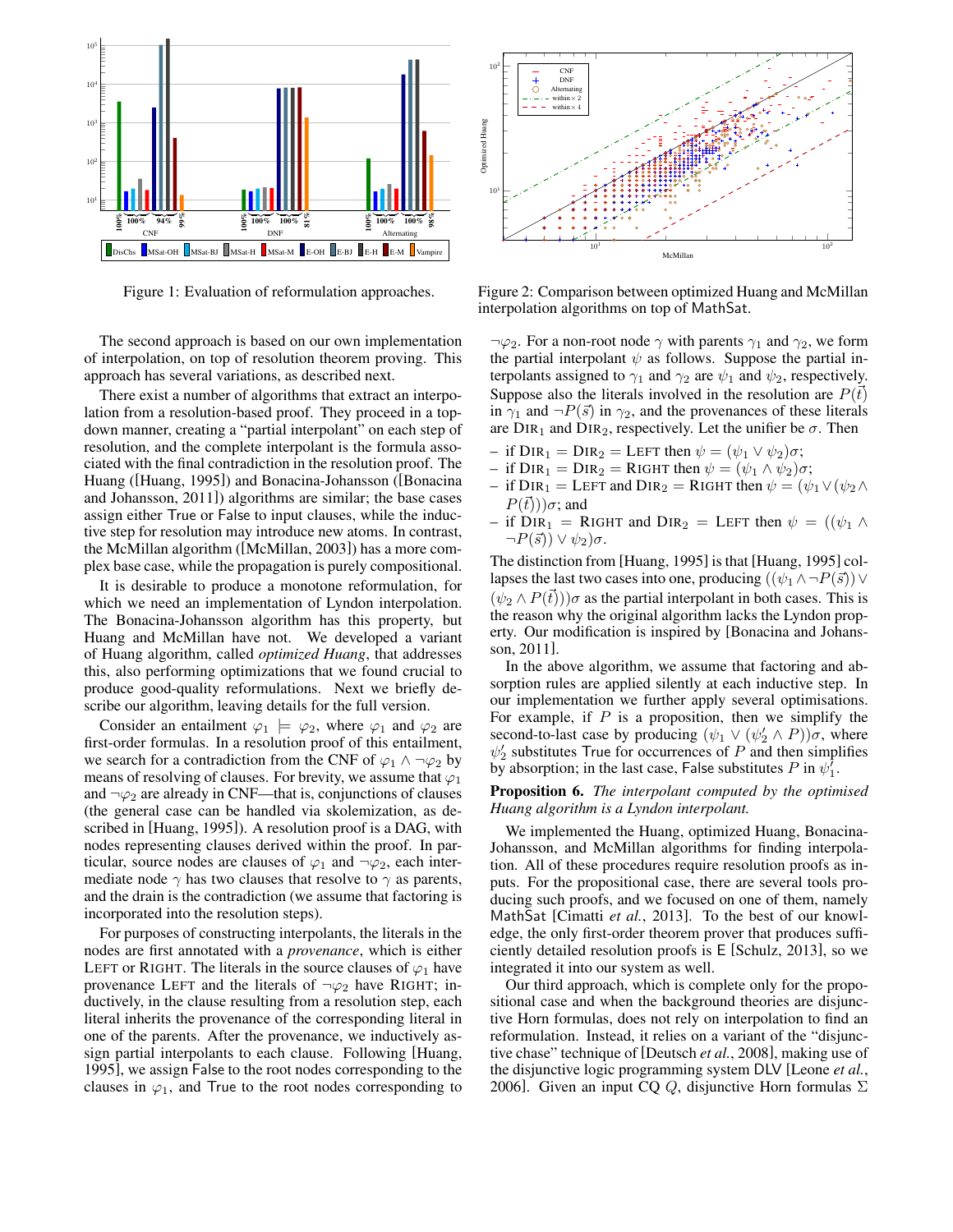and sub-vocabulary  $V$ , we generate, using DLV, all minimal models of  $Q \wedge \Sigma$  by chasing  $Q$  with  $\Sigma$ . For each such model we consider the conjunction of all its propositional letters that are in  $V$ , and our candidate reformulation  $Q'$  is the disjunction of these conjunctions. Then, we check that  $Q'$  implies  $Q$ under  $\Sigma$ , again using DLV.

### 4.2 Evaluation of reformulation approaches

We tested the approaches for finding reformulation described in the previous section. We concentrate on the propositional case with disjunctive Horn formulas in background theories. For the target language, we consider general and monotone reformulations—that is, classes ALL and POS. However, some approaches (e.g., Vampire-based) cannot guarantee a monotone reformulation even if it exists, so we always allow these approaches to return reformulations with negation.

Our testing infrastructure consists of two components: the generator of reformulation problems and the evaluator of the implemented approaches on the outputs of the generator.

The generator has two parts. The first part randomly generates a canonical target reformulation  $Q'$  in one of the following six classes: arbitrary or positive propositional formulas either in CNF, or in DNF, or which are alternations of conjunctions and disjunctions of literals with alternation depth varying from 2 to 5. The second part takes reformulation  $Q'$ as input and outputs a CQ  $Q$ , disjunctive Horn formulas  $\Sigma$ , and sub-vocabulary V such that  $Q'$  is a reformulation of Q over  $\Sigma$  in  $V$ . The tool generates sentences that follow the structure of  $Q'$  to witness that  $Q$  implies  $Q'$ ; for example, if Q' is  $B \wedge (A_1 \vee A_2)$ , then  $\Sigma$  contains clauses equivalent to  $Q \to C$ ,  $C \to B$ ,  $C \to D$ ,  $D \to A_1 \vee A_2$ , and additionally some "noise clauses" (controlled by an input parameter).

The second component of the testing infrastructure runs our implementations of the reformulation approaches on the output of the generator and measures their running times and the sizes of the output reformulations. In particular, we tested ten variants of the approaches, based on one of the following:

- native interpolation of Vampire 4.1 for CASC J8;
- one of the Huang, optimized Huang, Bonacina-Johansson, and McMillan algorithms applied to the proofs constructed by either MathSat or E resolution-based theorem provers;
- disjunctive logic programming system DLV.

Note that in all settings the existence of the reformulation is guaranteed (because the canonical  $Q'$  is such), but the tested procedures do not know this and do not have an access to  $Q'$ .

We report the results of our experiments with more than 3600 runs in our infrastructure, more than 600 for each of the six classes for the canonical target reformulation.

We first evaluate the running time of the procedures. Since the interpolation algorithms themselves are linear, the performance of the interpolation-based approaches is dominated by the time of theorem proving. The MathSat-based procedure was fastest at proving, requiring only few milliseconds. The DLV-based procedure was next, always terminating within 86 seconds. We timed out any other computation within 5 times of the running time of the DLV-based procedure, since the latter gives an idea of the complexity of brute-force search. The percentage of terminating runs is given in the bottom of Figure 1.

Next we briefly summarise the experimental results on the size of reformulations, deferring details for the full version, and the github repository of [Benedikt *et al.*, 2017]. The bars in Figure 1 show the average size of output reformulations for all 10 approaches when the canonical target reformulation is in CNF, in DNF, or an alternation of conjunctions and disjunctions. Note that only terminating runs are taken into account.

The DLV-based approach always generates reformulations in DNF, so it is not surprising that it performs badly in cases where the canonical reformulation is not in DNF. Even in the case of DNF, it is slightly inferior to the optimised Huang algorithm on top of MathSat; intuitively the disjunctive chase fails to identify succinct representations achieved by leveraging repetition of atoms across different minimal models. The Vampire-based approach failed to find a reformulation within the timeout in a significant percentage of the cases, and further the size of reformulation was, in average, poor. Due to the "black-box" nature of this approach we can only speculate on the reason. However, we note that the interpolation procedures of Vampire are geared towards examples from verification [Hoder *et al.*, 2010; 2012], and our experiments can be seen as indicating a strong difference between interpolation for reformulation and verification.

We can also observe the superiority of MathSat over E, as well as of the optimized Huang and McMillan algorithms over the others. Figure 2 contains a finer comparison of these two algorithms on top of MathSat, which shows that the optimized Huang is superior on most examples. Our experiments also show that the McMillan algorithm is much more robust to inefficiencies of theorem provers—that is, even with long proofs it can produce relatively smaller reformulations. This may be explained by the compositionality of the McMillan algorithm, while the optimized Huang introduces literals at resolution steps, inducing redundancy in the resulting formula.

# 5 Conclusion

Our theoretical results shows that the most straightforward algorithms for ∃REF and REF<sup>≤</sup> provide the optimal complexity. While ∃REF can be polynomially reduced to entailment over the corresponding logic, our lower bounds show that  $REF^{\leq}$  requires an additional layer of non-determinism. There is no obvious implementation other than brute-force for this. In our experiments we focused on the interpolationbased approach, showing that for propositional theories good performance can be achieved with an optimized resolutionbased interpolation algorithm on top of a high-performance theorem-prover. Limitations in the proofs exposed by firstorder theorem-provers currently represent a bottleneck to application of this approach to richer logics. An interesting direction is to allow the search heuristics of a theorem-prover to be guided by the size of partial-interpolants, thus giving "interpolant-driven theorem-proving". We are examining the implementation of this over open-source provers such as E.

Acknowledgments. This work is funded by the EPSRC grants EP/M005852/1, EP/N014359/1, EP/L012138/1, and EP/N510129/1.